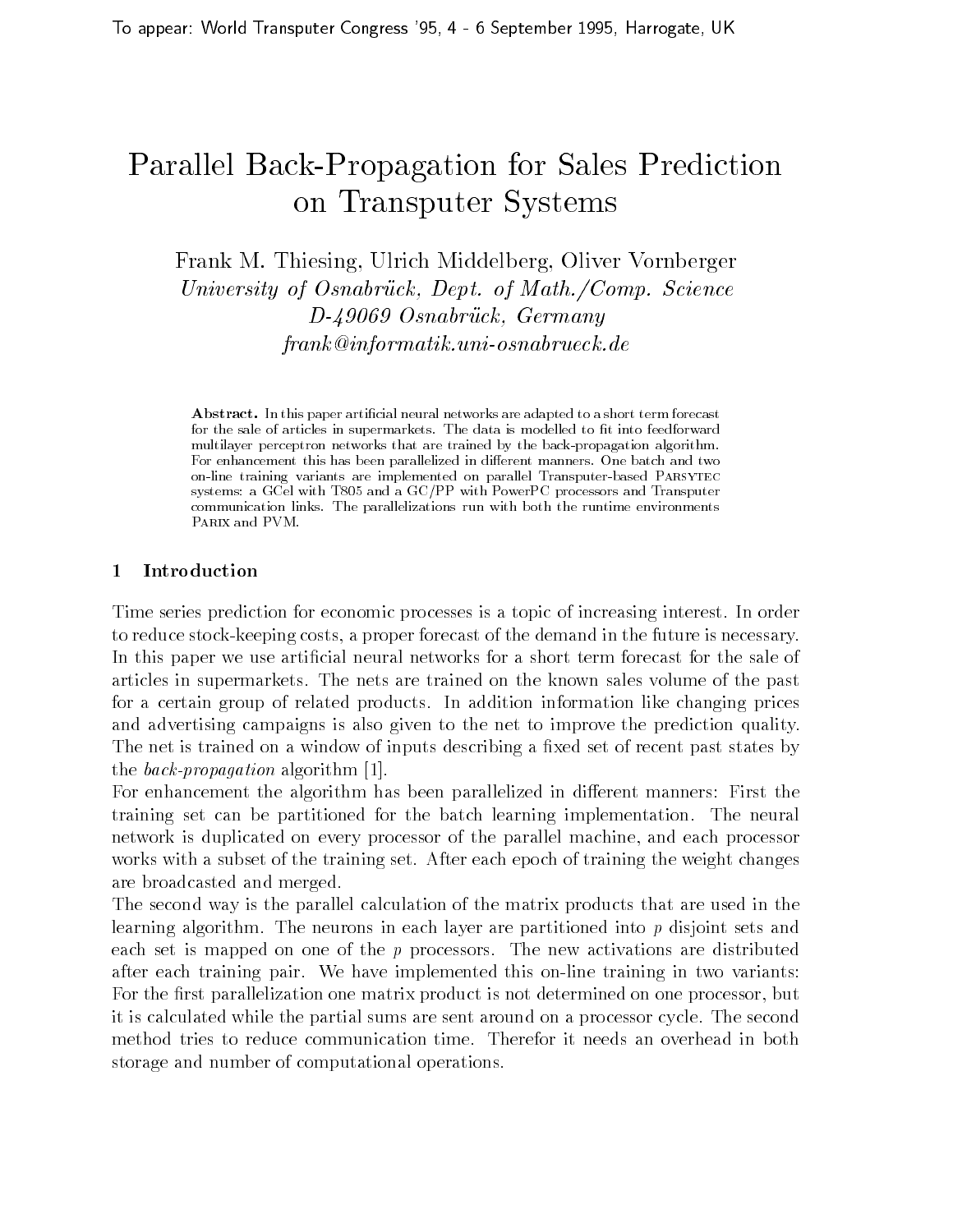The parallel implementations take place on parallel Transputer-based PARSYTEC systems a GCel with Transport and a GCPP with  $\Gamma$  and  $\Gamma$  and  $\Gamma$ communication links The parallelizations run with both the runtime envirionments PARIX and PVM.

### 2 Sales forecast by neural networks

In our project we use the sale information of 53 articles of the same group in a supermarket. The information about the number of sold articles and the sales revenues in om de starting market weekly unit are given weekly starting September 2019 and the starting September 2019 and In addition there are advertising campaigns for articles often combined with temporary price reductions. Such a campaign lasts about two weeks and has a significant influence on this article sa this article sale-price for the price  $\rho$  and price for the motion articles are the saleshown in figures 1 and 2.



- Anti-clear district and modern advertising and the second second and advertising and advertising and advertising and anti-

The aim is to forecast the sale of an article for the next week by neural networks. We use a feedforward multilayer perceptron network (see figure 4) with one hidden layer together with the backpropagation training method 
- -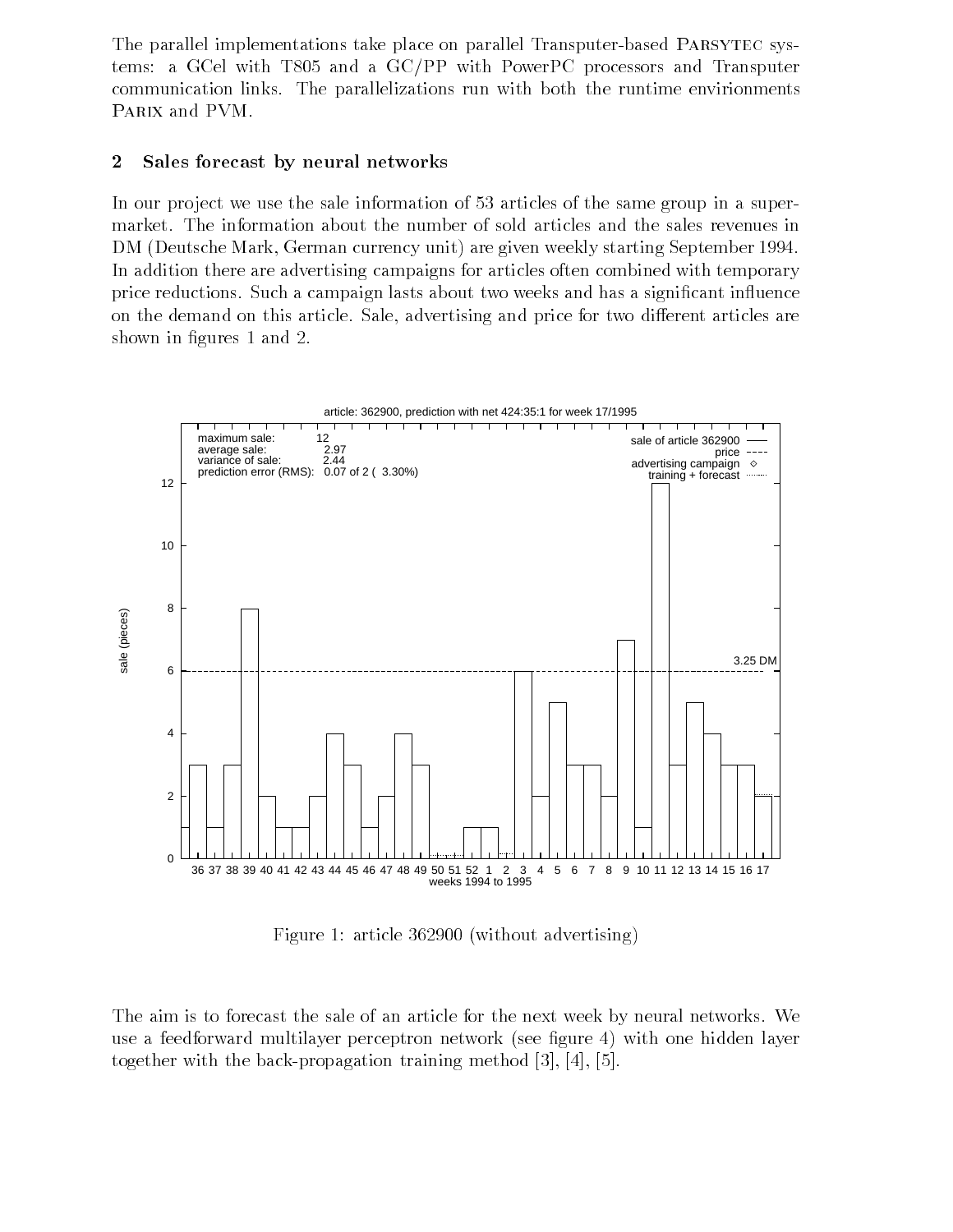

Figure 2: article  $372138$  (with advertising)

For prediction the past information of  $n$  recent weeks is given to the input layer. The only result in the output layer is the sale for the next week. So there is a window of  $n$ weeks in the past and one week in the future. Both the input and output together are called a training pair. One training of all training pairs is called an  $epoch$ .

#### $2.1$ Artificial neural networks

Articial neural networks consist of simple calculation elements- called neurons- and weighted connections between them. In a *feedforward multilayer perceptron* (figure 4) the neurons are arranged in layers and a neuron from one layer is fully connected only to each neuron of the next layer. The first and last layer are the *input* respectively *output* layer. The layers between them are called  $hidden$ . Values are given to the neurons in the input layer; the results are taken from the output layer. The outputs of the input neurons are propagated through the hidden layers of the net. Figure 3 shows the algorithm each neuron performs

The activation  $a_{hj}$  of a hidden or output neuron j is the sum of the incoming data multiplied by the connection weights like in a matrix product. The individual bias value  $\theta_{hj}$  is added to this before the output  $o_{hj}$  is calculated by a sigmoid function f: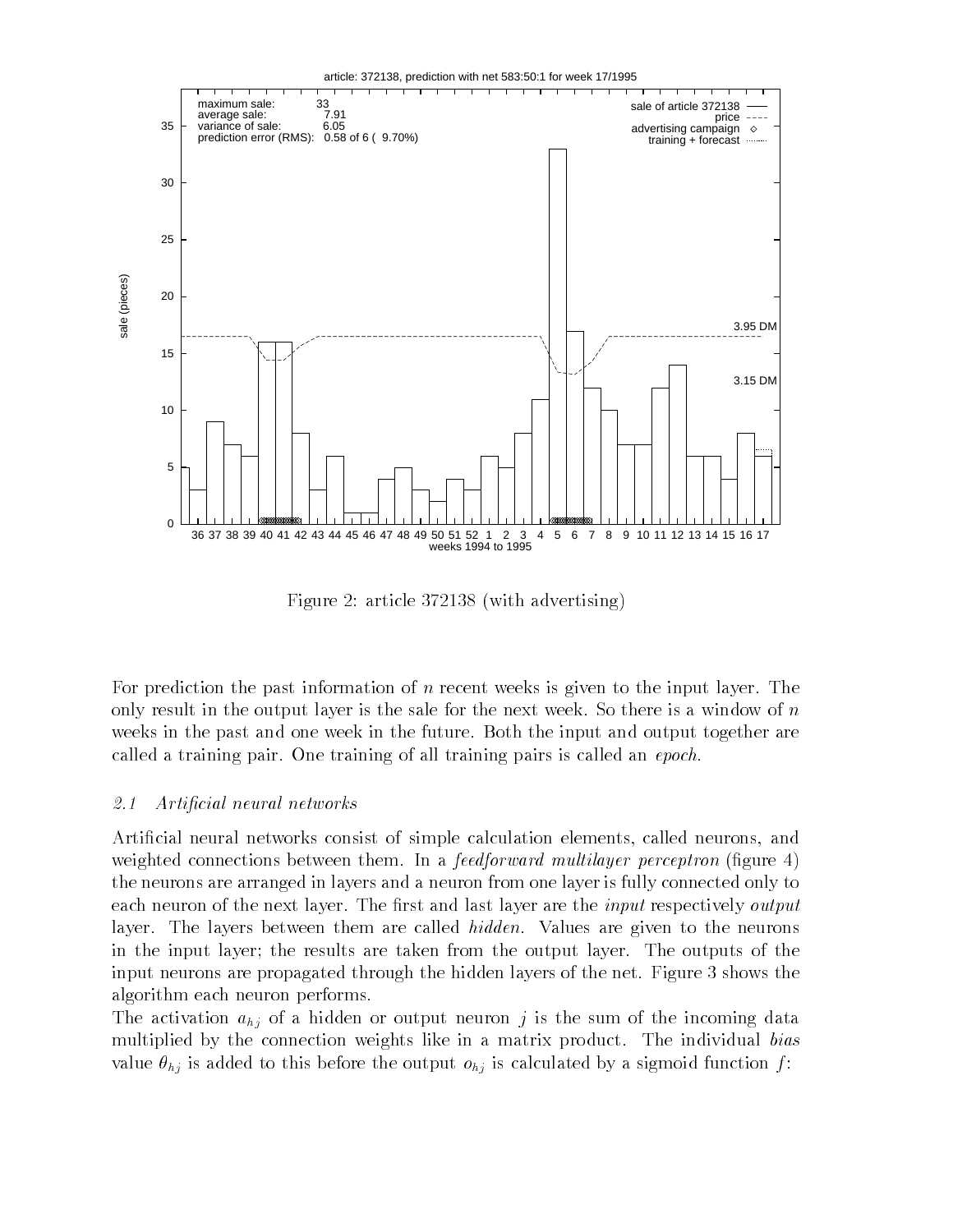

$$
o_j = f(w_{j1} o_1 + w_{j2} o_2 + w_{j3} o_3 + w_{j4} o_4 + \theta_j)
$$

Figure 3: How a perceptron works

 $o_{hj} := f(a_{hj})$ 

f is a bijective function f  $\left\{ \cdot \right\}$  is a because the output has to be only  $\subset$  [0, 1]. We use

$$
f(a) := \frac{1}{1 + \exp(-a)}.
$$

Such a feedforward multilayer perceptron can approximate any function after a suitable amount of training. Therefor known discrete values of this function are presented to the net. The net is expected to learn the function rule  $[2]$ .

The behaviour of the net is changed by modification of the weights and bias values. The back-propagation learning algorithms we use to optimize these values is described later together with its parallelizations

#### 2.2 Preprocessing the input data

An efficient preprocessing of the data is necessary to input it into the net. All information must be normalized to t into the interval We assume that the necessary information is given for  $T$  weeks in the past. With the following definitions

$$
ADV_i^t :=
$$
 number of advertising days for article *i* within week *t*  

$$
SAL_i^t :=
$$
 sale of article *i* within week *t*  

$$
MAXSAL_i :=
$$

$$
\max_{1 \leq t \leq T} \{SAL_i^t\}
$$

we have decided to use the following inputs for each article  $i$  and week  $t$ :

$$
adv_i^t := \frac{ADV_i^t}{6} \text{ (commain days of 6 opening days)}
$$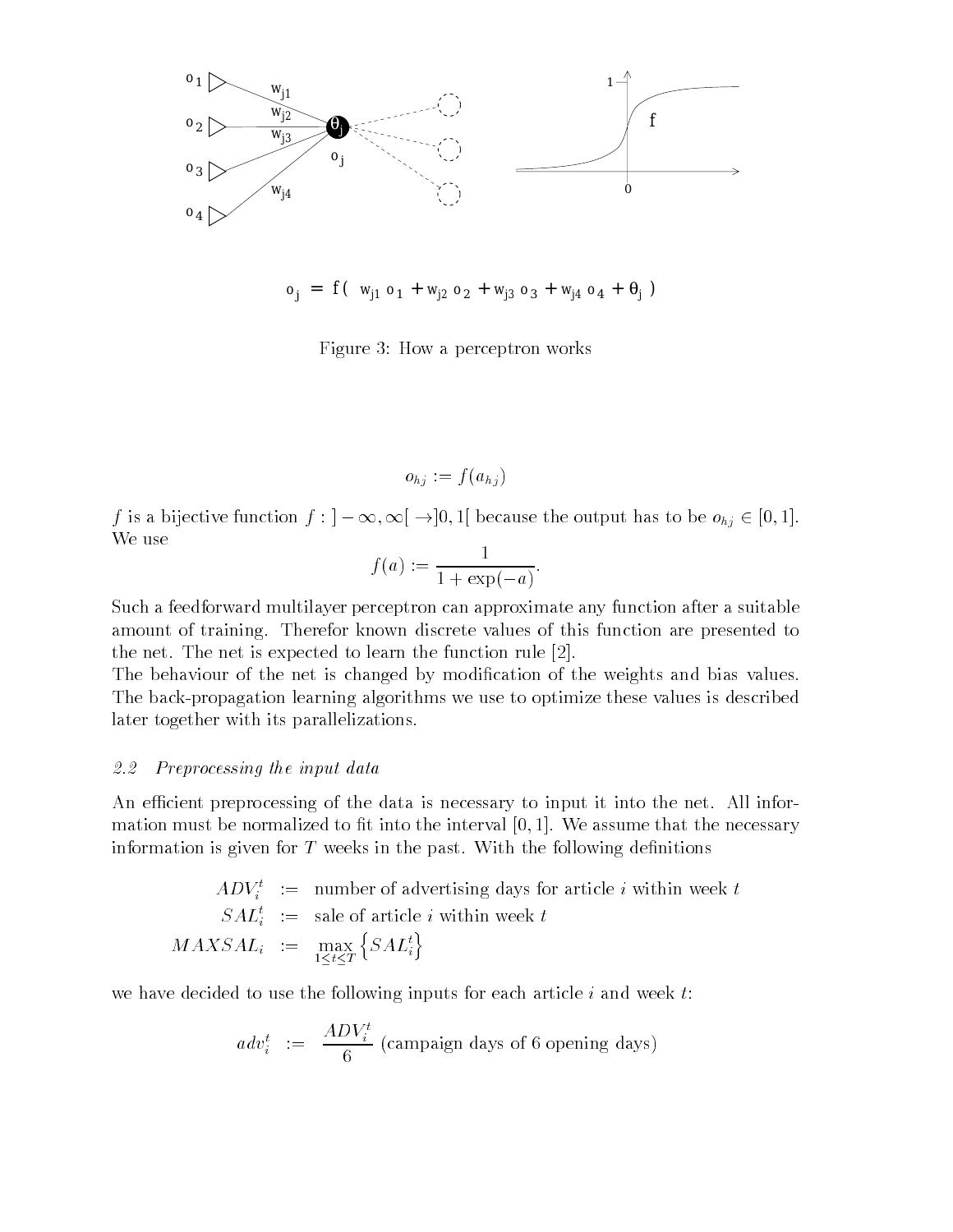

Figure 4: Feedforward multilayer perceptron for time series prediction

$$
pri_i^t := \begin{cases} 1.0 & : \text{ price increases} \\ 0.5 & : \text{ price keeps equal} \\ 0.0 & : \text{ price decreases} \end{cases} \text{ within week } t
$$
  

$$
sal_i^t := \frac{SAL_i^t}{MAXSAL_i} \cdot 0.8
$$

For each article  $i$  and recent week  $t$  we use a three-dimensional vector:

$$
vec^t_i := \left(adv^t_i, pri^t_i, sal^t_i\right)
$$

For a week  $t$  in the future the vector is reduced by the unknown sale:

$$
\widehat{vec}_i^t := \left( adv_i^t, pri_i^t \right)
$$

To predict the sale for one article within a week t- we use a window of the last n weeks So we have the following input vector for each article  $i$ :

$$
input_i^t := \left( vec_i^{t-n}, vec_i^{t-n+1}, ..., vec_i^{t-1}, \widehat{vec}_i^t \right)
$$

Because all the considered articles belong to one product group- we have quite a constant sales volume of all products. An increasing sale of one article in general leads to a decrease of the conce sales Due to this- we concelled the input vectors of all plants of  $\mu$ articles to get the vector given to the input layer

$$
INPUT^t := (input_1^t, input_2^t, ..., input_p^t)
$$

The sale of article i within week  $t$  (sai<sub>i</sub>) is the requested nominal value in the output layer that has to be learned by one net for this  $INPUT<sup>t</sup>$  vector. So we have p nets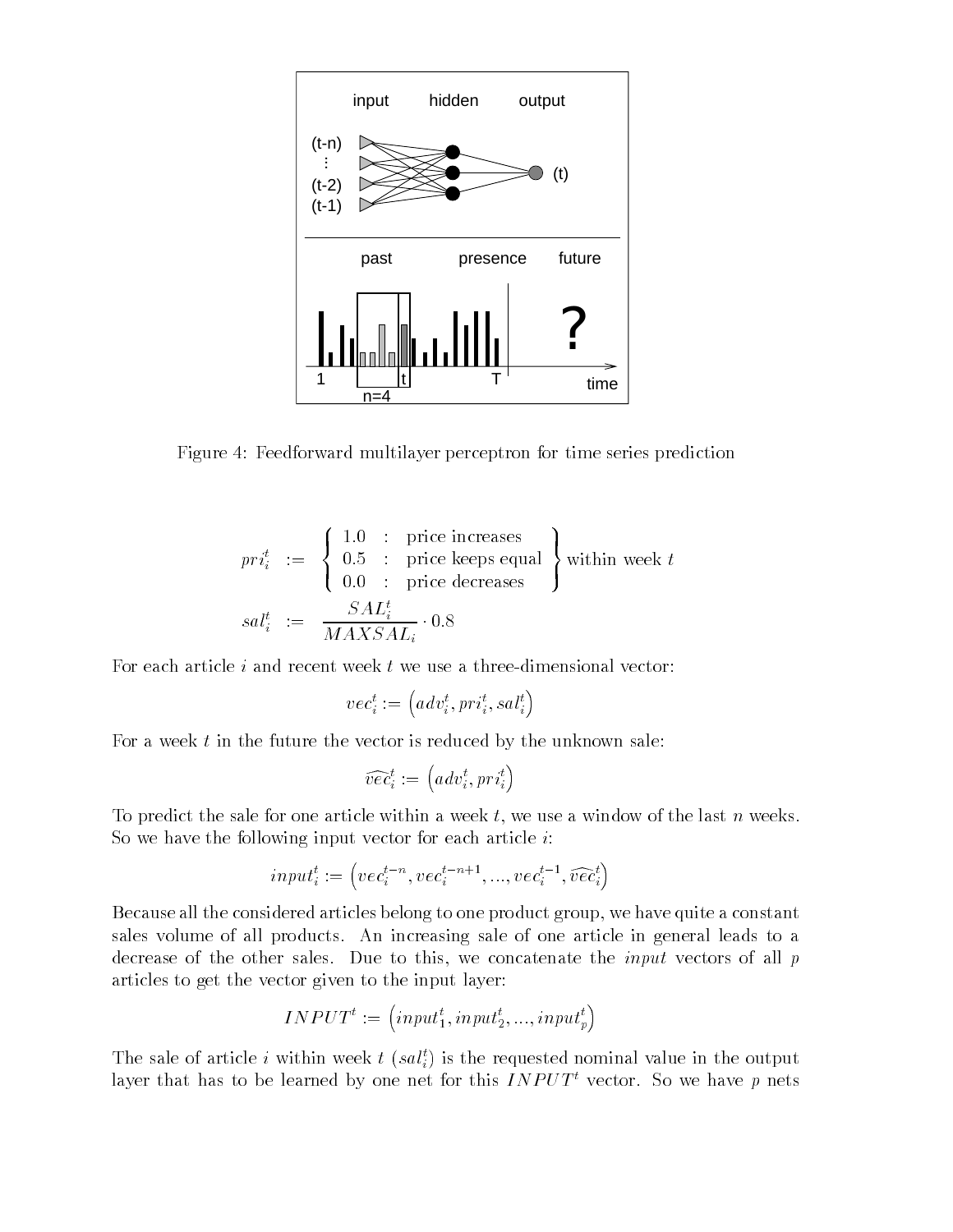and the *i*-th net adapts the sale behaviour of article *i*. Therefore we have a training set with the following pairs (see figure 4):

$$
(INPUT^t, sal_i^t)
$$
 with  $n \leq t \leq T$ 

To forecast the unkown sale  $sat_i^{\pm}$  for any article i within a future week  $T + 1$  we give the following input vector to the trained  $i$ -th net:

 $INPUT^{T+1}$ 

The output value of this net is expected to be the value  $sat_i^{\pm}$  , which has to be re-scaled to the value for the sale of article i within week  $T + 1$ :

$$
SAL_i^{T+1} = \frac{sal_i^{T+1} \cdot MAXSAL_i}{0.8}
$$

#### $2.3$ Empirical results of the prediction



Figure root mean square error of two nets for article with n

Here we present the behaviour of eight nets. We have trained nets for

- article article article is and the contract of the second contract  $\blacksquare$
- 2. with two respectively three weeks past information  $(n = 2$  respectively  $n = 3$ )
- 3. Where the number of hidden neurons is  $\frac{1}{6}$  respectively  $\frac{1}{12}$  of the number of input neurons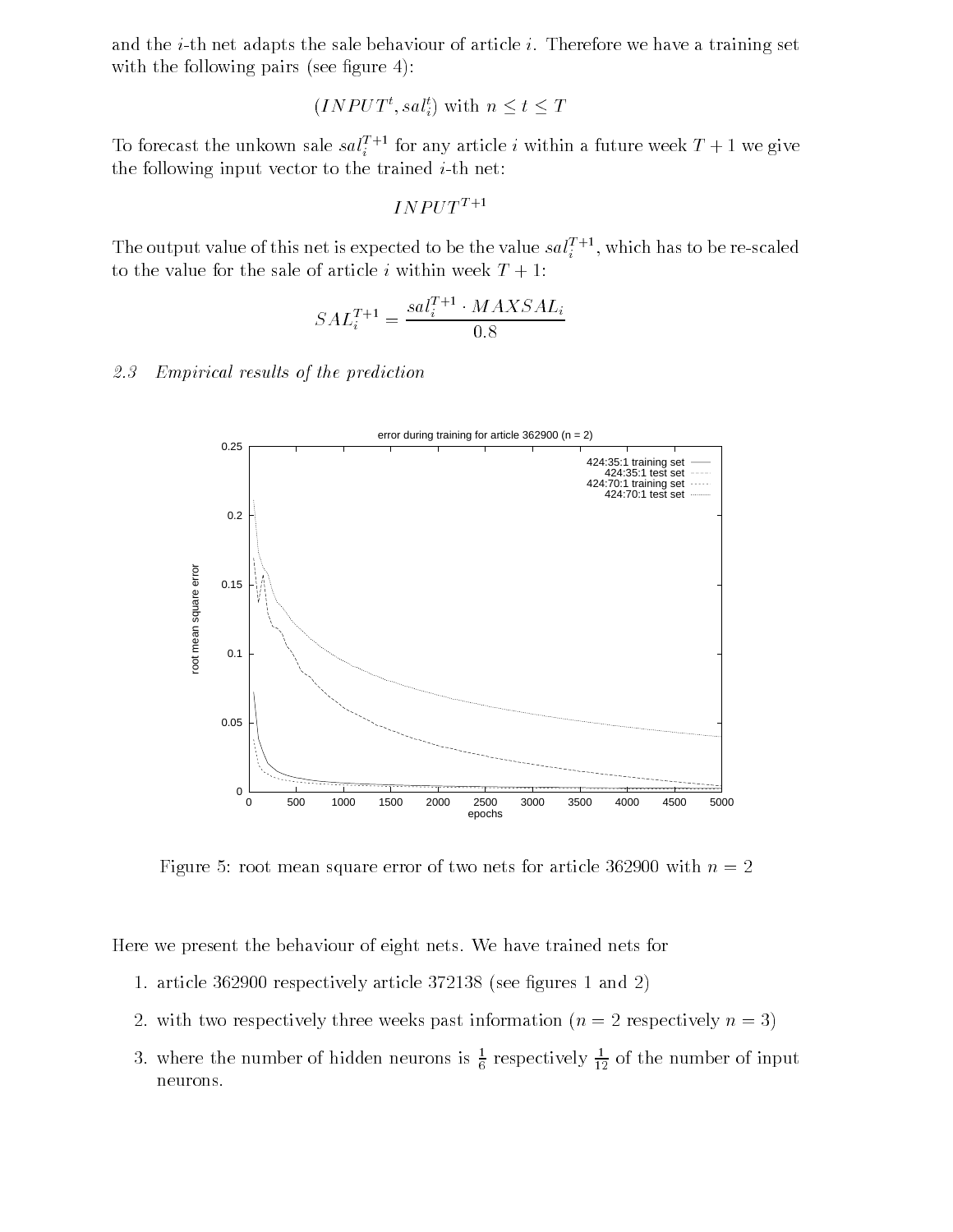

Figure 6: root mean square error of two nets for article 372138 with  $n=3$ 

We are using the information of 53 articles in the input layer. The topology of the net is described by the syntax input neuronshidden neuronsoutput neurons-

The given data is split into a training set (week  $36/1994$  to week  $16/1995$ ) and a test set (week  $17/1995$ ). The test set is not trained and only considered to check whether the net has generalized the behaviour of the time series

With n we have 
 pairs in the training set and one in the test set- with n we have the training set and one in the test set and one in the test set  $\mathbf{r}$ the root mean square error on the training and the test set- while the nets are learning epochs This error is going down immediately on the training set- especially for the larger nets

Table Training times of dierent nets on SPARC

| net sizes                                               |  | $424:35:1$   $424:70:1$   $583:50:1$   $583:100:1$ |
|---------------------------------------------------------|--|----------------------------------------------------|
| 5000 epochs   1955 sec   3896 sec   3670 sec   7345 sec |  |                                                    |

More important is the error on the test set  $-$  the prediction error. This is better for the smaller nets They need more epochs to learn the rule of the time series- but because of this they can generalize their behaviour better

The prediction error of the smaller nets in means of sales can be seen from figures 1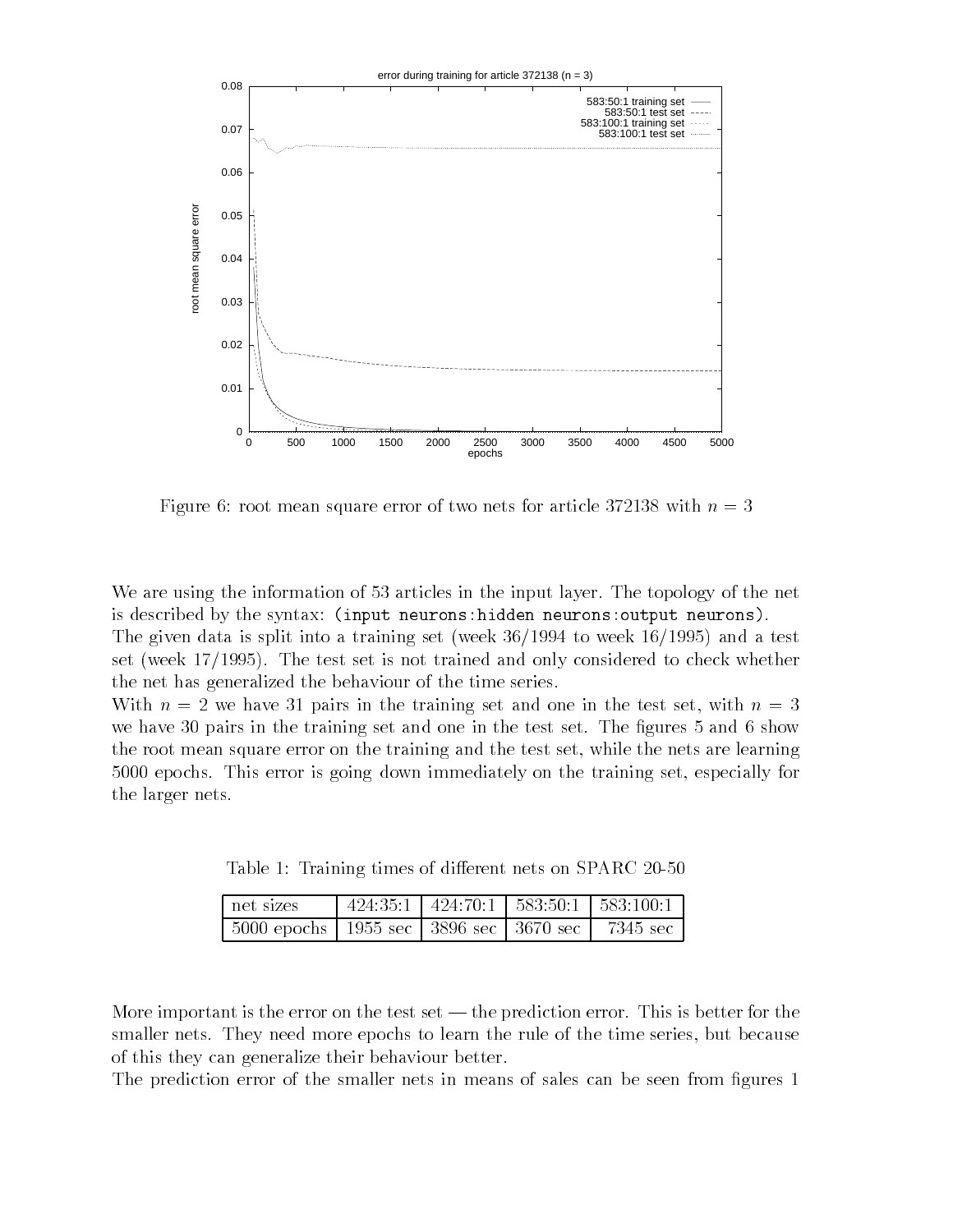and 2. For the week  $17/1995$  the forecasted sales are drawn dotted. For both articles the error is smaller than one piece The time for training the nets on a sequential SUN

Summarizing the results of the forecasting quality we can say that the error on the test set can be reduced to an acceptable low level The retransformation to the sale values shows that we can predict the sale for the next week with an sufficient accuracy after an enormous training effort.

#### -Parallelization

To reduce the computation time for the backpropagation time for the backpropagation algorithm has been for the backpropagation of  $\mathcal{M}$ parallelized in three ways. Before the different parallelizations are described the backpropagation algorithm is explained

### 3.1 Back-Propagation algorithm

The backpropagation algorithm consists of two phases the forward phase where the activations are propagated from the input to the output layer- and the backward phasewhere the error between the observed actual and the requested nominal value in the output layer is propagated backwards in order to modify the weights and bias values

### -- Forward Propagation

The idea of the forward phase is shown in figure 7. The weights of the needed receptive connections of neuron  $i$  are one row of the weight matrix. The following values are calculated

activation of neuron *j*: 
$$
a_j := \sum_i o_i \cdot w_{ji} + \theta_j
$$
  
output of neuron *j*:  $o_j := f(a_j) = \frac{1}{1 + \exp(-a_j)}$ 

### Backward Propagation

For the backward phase (figure 7) the neuron j in the output layer calculates the error . It were its actual output values of a complete output values of the forward phase-  $\alpha$  and the expected of nominal target value  $t_i$ :

$$
\delta_j := (t_j - o_j) \cdot \underbrace{f'(a_j)}_{o_j \cdot (1 - o_j)}
$$

The error  $\delta_j$  is propagated backwards to the previous hidden layer. The neuron  $i$  in a hidden layer calculates an error  $\sigma_i$  that is propagated backwards again to its previous layer. Therefor a column of the weight matrix is used.

$$
\delta'_{i} := (\sum_{j} w_{ji} \cdot \delta_{j}) \cdot \underbrace{f'(a_{i})}_{o_{i} \cdot (1 - o_{i})}
$$

To minimize the error the weights of the projective edges of neuron  $i$  and the bias values in the receptive layer have to be changed. The old values have to be increased by: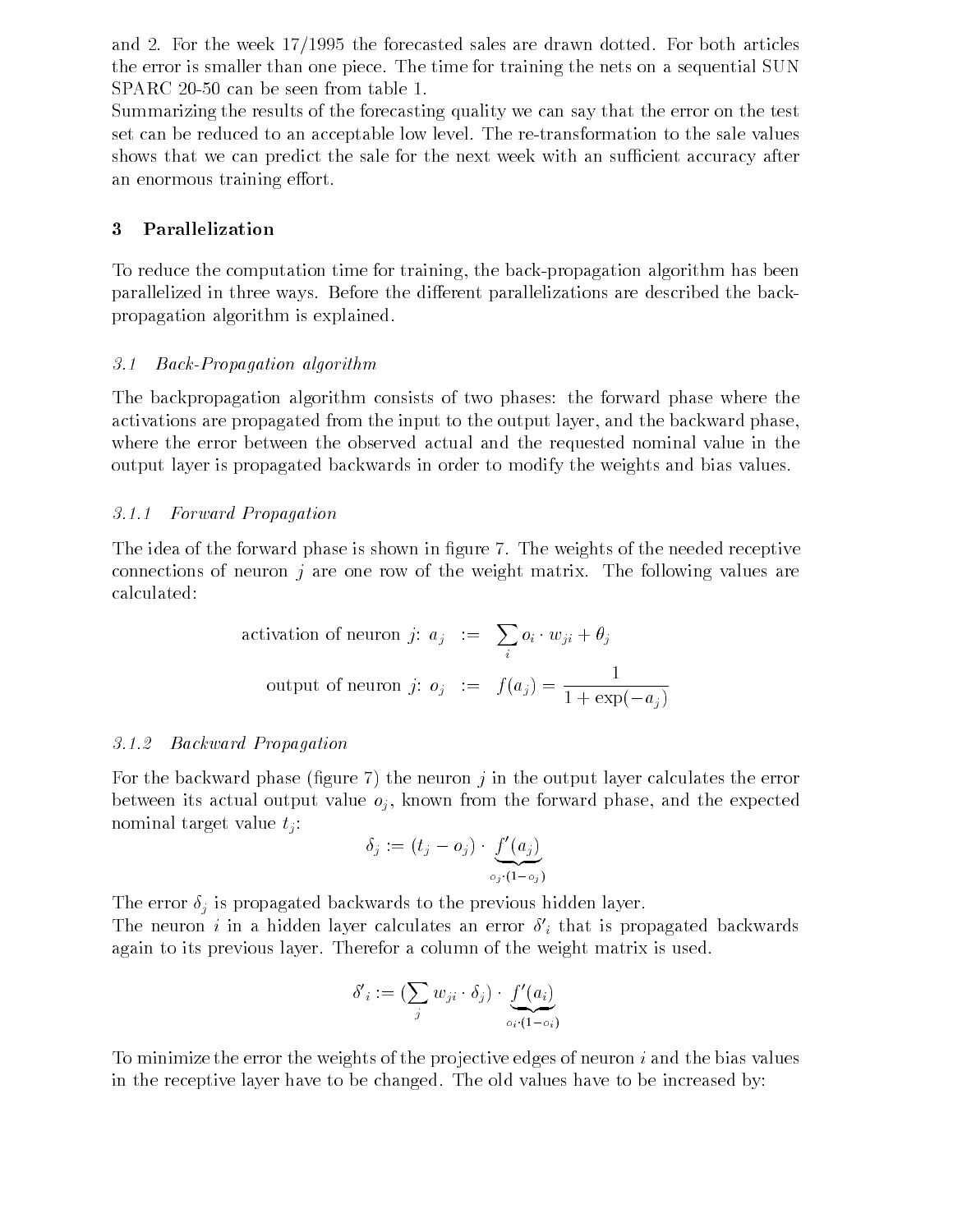

Figure 7: Forward and backward propagation

$$
\Delta w_{ji} = \eta \cdot \delta_j \cdot o_i
$$
  

$$
\Delta \theta_i = \eta \cdot \delta_i.
$$

 $\eta$  is the training rate and has an empirical value:  $\eta \approx 1$ . The back-propagation algorithm optimizes the error by the method of gradient descent, where  $\eta$  ist the length of each step.

#### Modified back-propagation

The optimal configuration of a feedforward multilayer perceptron network with its input-layers is very distribution of the second to note that the second to and the Too many hidden to not a second a net that is not able to extract the function rule and takes more time for learning. With a lack in hidden neurons it is not possible to reach any error bound. Input and output layers are determined by the problem and the function that is to be approximated.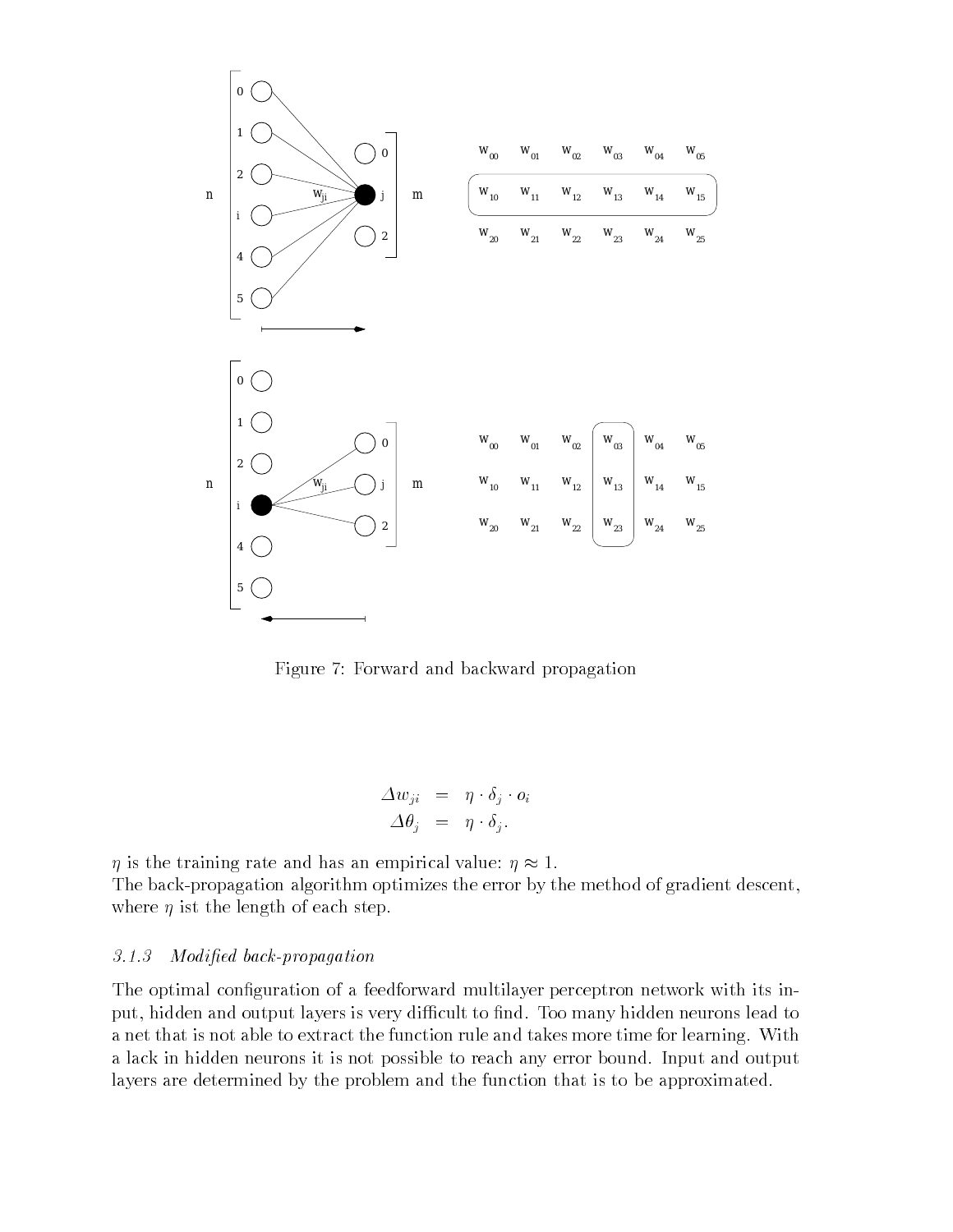

Figure 8: Modified back-propagation with neuron splitting

The modified back-propagation algorithm  $[9]$  is able to increase the quality of a net by monotonic net incrementation. The training starts with a net of a few hidden neurons. Badly trained neurons are split periodically while learning the training set The old weights are distributed at random between the two new neurons (cf. Figure  $\delta$ ). This is done until a maximum number of neurons within a hidden layer is reached. By training the net with the modified back-propagation algorithm a better minimum of the error is reached in shorter time

#### 3.2 Batch Learning

For parallel batch learning the training set is divided and learned separately with some identical copies of the net in parallel [6]. The weight corrections are summed up and globally corrected in all nets after each epoch

Communication is only necessary for the calculation of the global sum of the weight corrections after each epoch In addition to this a global broadcast has to be performed after the master node has calculated the random numbers for the new weights after splitting-but this happens very rarely rarely rarely rarely rarely rarely rarely rarely rarely rarely rarely r

The batch learning is different from the on-line training concerning the convergence speed and the quality of approximation. There are training problems where the batch learning algorithm is more suitable than the on-line training and vice versa.

#### $3.3$ On-line training

The on-line training changes all the weights within each backward propagation after every item from the training set. Here the parallelization is very fine-grained. The vector-matrix-operations have to be calculated in parallel. This needs a lot of communication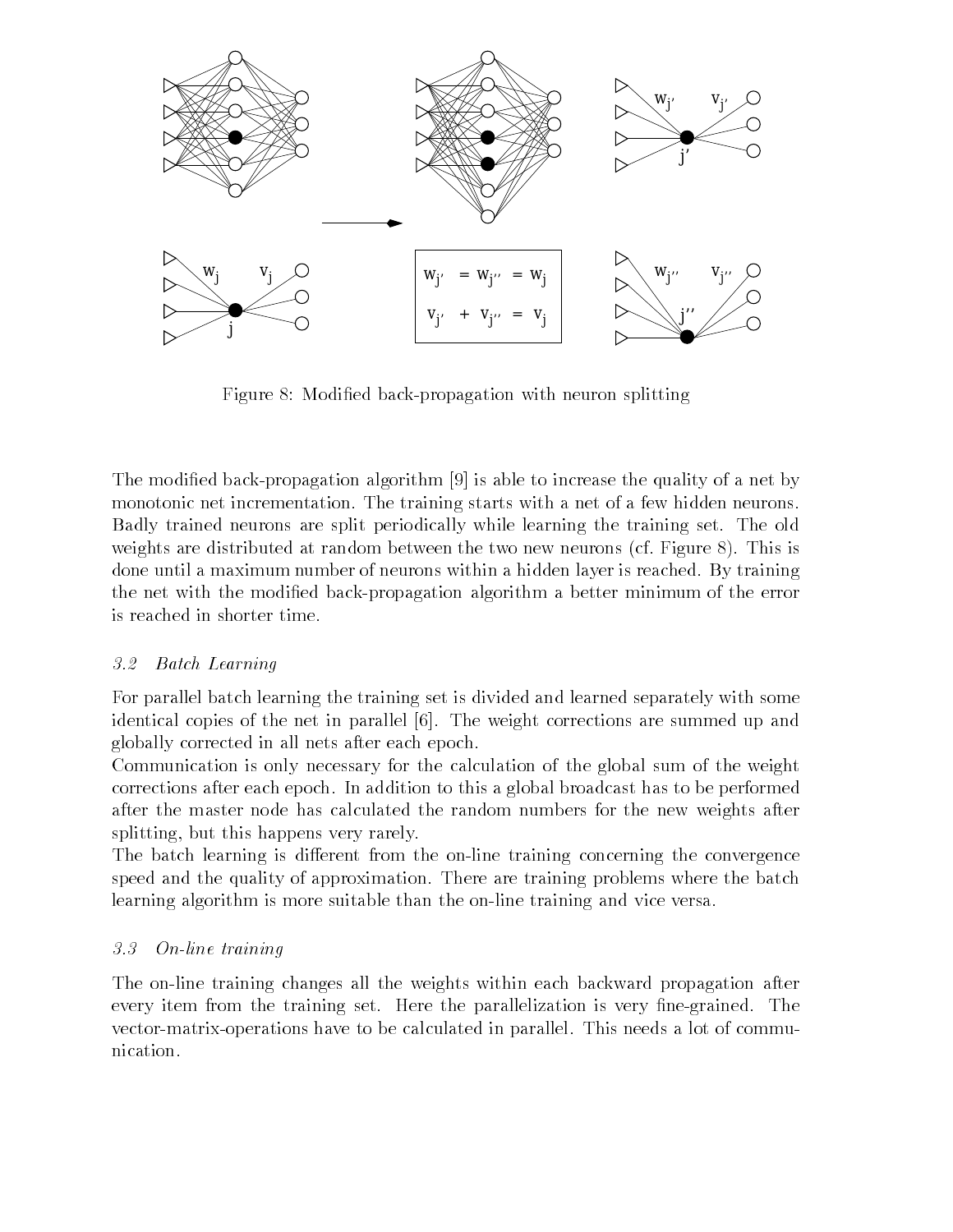The responsibility for the calculation of the activations and output of the neurons is distributed among the processors The hidden and output layers are partitioned into  $p$  disjoint sets and each set is mapped on one of the  $p$  processors. Therefor the weight matrices are distributed in rows and these are distributed among the processors When splitting is necessary the neuron and its weights are broadcasted around the processor cycle. The responsibility for this neuron is given to the first processor with the lowest load

After each step of the propagation the new output vector in the layer has to be broad casted because each processor needs the whole receptive layer to calculate the activa tions of its own neurons for the next step

The backward phase is more complicated: for the error propagation each processor needs the columns of the weight matrices to calculate the error in the previous layer, but the weights are stored and updated in the rows of the weight matrix due to the operations in the forward propagation. There are two different methods to implement the parallel calculation of the errors



Figure 9: Parallel on-line backward propagation of Yoon et.al.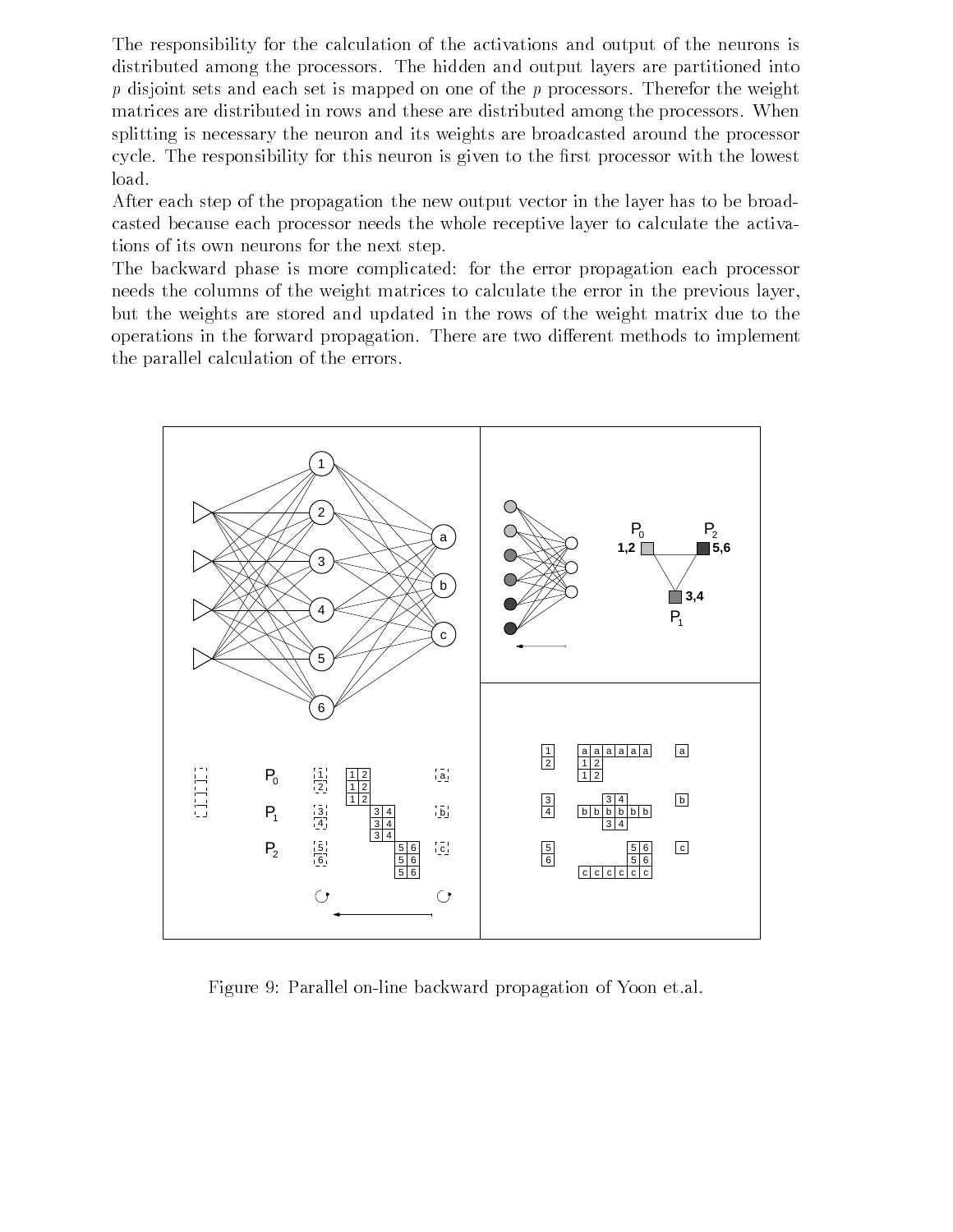#### -- Paral lel backward propagation of Morgan et-al-

The first method is described by Morgan et.al. [7]. Here the matrix products are calculated in parallel- while the subsums are sent around the processor cycle At the end eacn processor nas found its  $\mathfrak o$  .

$$
\delta'_k := (\sum_j w_{jk} \cdot \delta_j) \cdot o_k \cdot (1 - o_k)
$$

The advantage of this parallelization is that the weight matrices are stored and modified only once- distributed on all processors Therefor this parallelization has to calculate the partial sums of the error between each of the  $p-1$  communication steps.

#### Paral lel backward propagation of Yoon et-al-

To reduce communication time between the processors we have also implemented the idea of Young Albert Calculated II and March 2002, and March 2003. In the calculated activation of a neuron of its receptive and projective weights are stored on the responsible processor. Figure 9 shows the distribution of the neurons and the weight matrices among three processors In each backward step one processor updates the weights of its projective and receptive neurons. So we have to store the weight matrices twice with the same overhead in calculation. The advantage of this parallelization is that we can do the  $p-1$  communications for the broadcast without interruptions after the error calculation is finished.

#### 4 Implementations and experimental speed-ups



Figure Speedups for GCel with T 

The parallel implementations take place on Transputer-based PARSYTEC systems. We use a GCPP with Transputer and a GCPP with PowerPC  $\Gamma$ munication links The parallelization runs with both the runtime environments Parix Version 1.2 (GCel) resp. 1.3 (GC/PP) and  $PVM/PARIX$  1.1.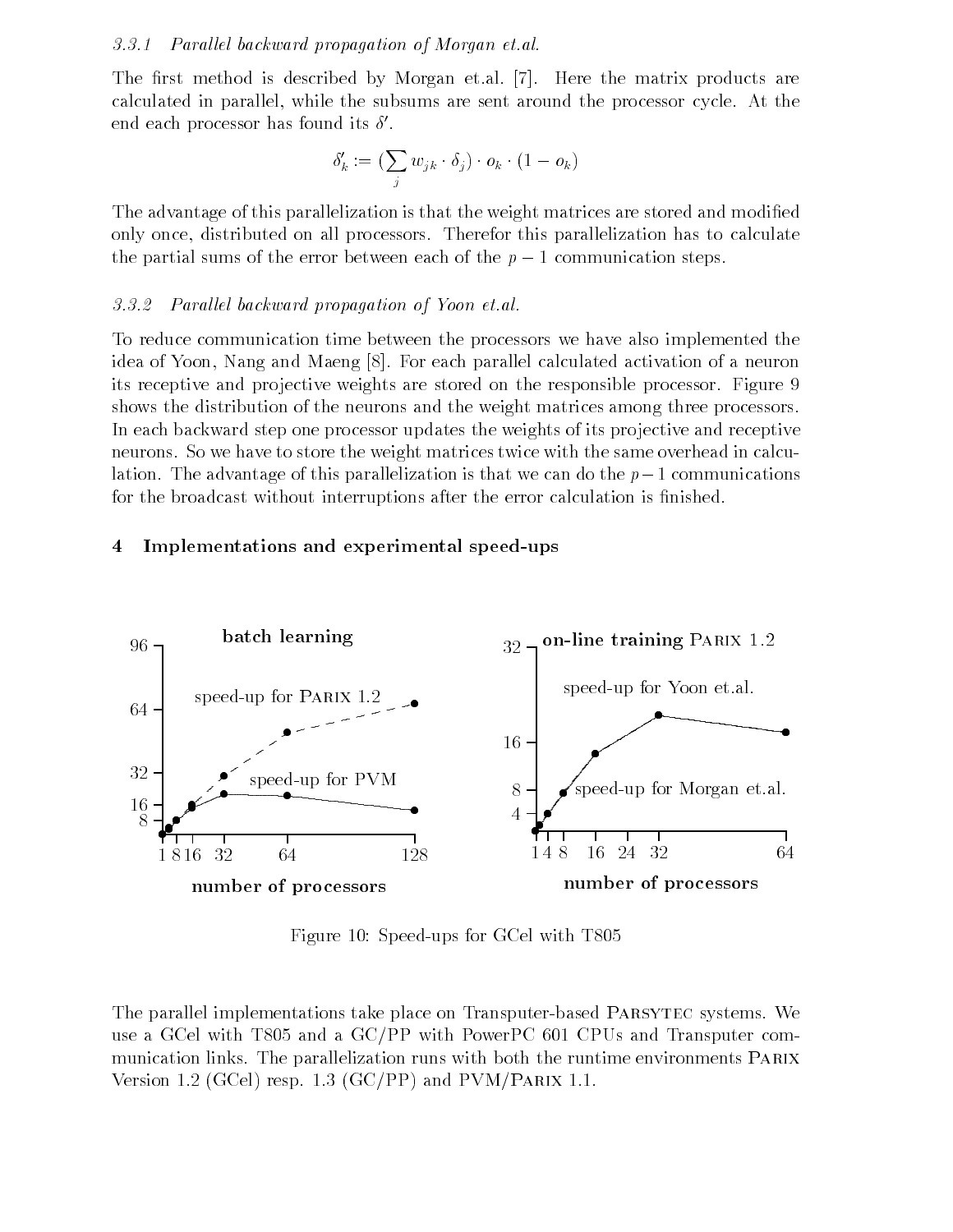

Figure 11: Speed-ups for  $GC/PP$  with PowerPC

The guarantees of the state state in the state state state  $\alpha$  results show the results show the results show that the batch learning algorithm scales better than the on-line training. The reason for this are the very high communication demands for each pair trained in contrast to the one communication per epoch for parallel batch learning. As expected the on-line parallelization of Morgan et al. is worse for small nets and less processors than that of Yoon etal according to the uninterrupted communications. This difference vanishes for relatively large number of neurons and processors

The comparison of both hardware architectures shows that the T $\alpha$  system scales shows that the T $\alpha$ better than the  $GC/PP$ . The computational power of the PowerPC is much higher than that the the Total Communication and the communication and CPU performance is higher is on The Second Contract of the Second Contract of the Second Contract of the Second Contract of the Second Contract of the Second Contract of the Second Contract of the Second Contract of the Second Contract of the Second C

## Conclusions and future research

It has been shown that feedforward multilayer perceptron networks can learn to approx imate the time series of sales in supermarkets. For a special group of articles neural networks can be trained to forecast future demands on the basis of the past data

The back-propagation algorithm has been parallelized to reduce the enormous training times. Three different parallelizations have been implemented on PARSYTEC parallel systems The batch learning is best for large training sets on systems with bad communication performance. The on-line parallelization works well with large numbers of neurons and scales on systems with very good communication performance in proportion to the computing performance

The variant of Yoon et al. has less communication demands than that of Morgan et al. This advantage appears especially for small nets

For the future the modelling of the input vectors should be improved: especially season and holiday information have to be given to the net; the value of changing prices can